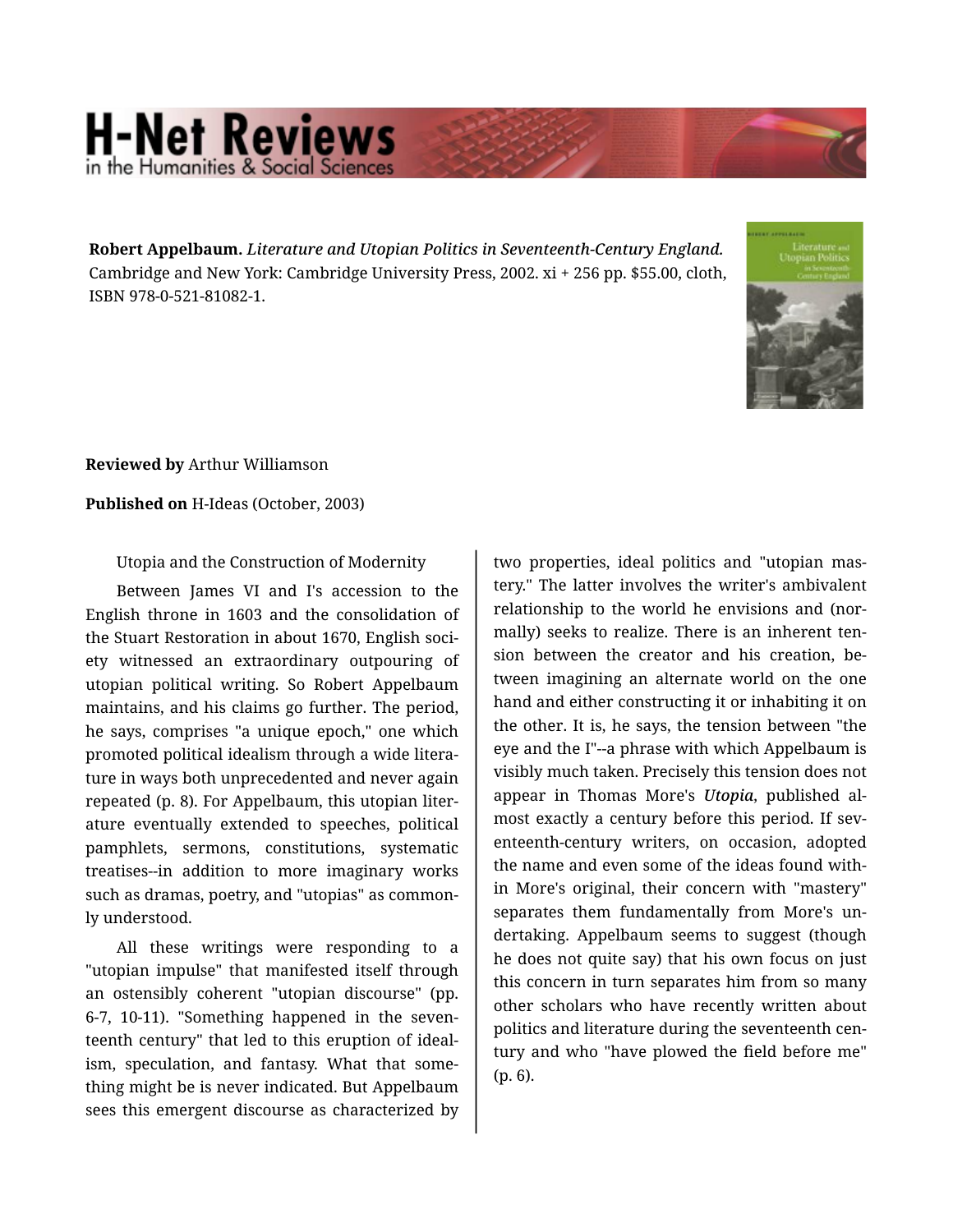Although Appelbaum makes an occasional aside to utopian writers on the continent, the phe‐ nomenon is treated as fundamentally English. That is, as his title indicates, English and not British. Although he speaks briefly about colonial New England and, most notably, seeks to locate John Winthrop within his framework, Scotland and Ireland simply do not surface. Some of his sources speak of Britain and of British preoccupa‐ tions, but Appelbaum does not. Readers may find it surprising to encounter a discussion of the poli‐ tics of the Republic of Ragusa, now Dubrovnik, on the Dalmatian Coast--prompted by John Streator's *Government Described* (1659)--while contempo‐ rary Scotland's highly charged and influential po‐ litical idealism goes neglected.

Although the new British history plays no role in this study, current historiographical and critical issues do inform its analyses. Appelbaum adopts a relatively sympathetic view of utopian thought, despite the epistemological problems he sees as inherent within it, and consequently his work is at odds with much of today's regnant revi‐ sionist conservatism. Appelbaum portrays his project, albeit with evident hesitation, as "post-re‐ visionist." That is, he departs, tepidly, from views, extremely prominent since the 1970s, that have discounted early modern radicalism and empha‐ sized enduring, authoritarian continuities throughout the period. For Appelbaum, it seems, seventeenth-century utopianism holds a deep connection with modernity, serves as a significant catalyst to its creation, and, just possibly, shares a number of its central ambiguities. Appelbaum's views here are difficult to assess because his study hangs back, making intimations rather than argument, offering hints rather than exposition. Many readers will find it painful, if not exasperating, to read a text where some of its seemingly central claims derive only from inference.

If Appelbaum declines to tell us what motived this exceptional and exceptionally important peri‐ od in English history, he makes his views about its

initiating moment very clear indeed. James Stu‐ art's claim to the English throne was far from selfevident or manifestly compelling. Political expedi‐ ency and sheer opportunism drove his accession which was actually "an illegal power grab" (p. 201). The king's authority therefore needed to be legitimated, celebrated, and idealized, apparently in ways well beyond the requirements in previous reigns. James himself, no less than his councillors, was acutely conscious of the need to articulate and promote archetypal monarchy and had al‐ ready done so with *The True Lawe of Free Monar‐ chies* (1598) and his widely read *Basilikon Doron* (1599).

Probably no writer did more to endow the monarchy with a utopian character than did the chancellor Francis Bacon. By linking the royal prerogative to the program for science (and we might add, redemption), Bacon projected James as a prophet-legislator of potentially eschatological proportions. Although Bacon's thinking was in‐ formed by "Puritan ameliorism"--one of many un‐ explained and elusive terms that dot this volume- his expectations utterly conflicted with the domi‐ nant other-worldliness of "orthodox Calvinist pes‐ simism" which foreclosed the possibility of earth‐ ly perfection. The crown of course never launched this great "refounding" of human pur‐ pose and capacity. James was portrayed as a "utopian master," but never became one. This cir‐ cumstance, according to Appelbaum, illustrates the central problem of utopian thought, the dis‐ connect between imagining and actualizing. Char‐ acteristically, Bacon's was a lonely, "Columbusoid" (!) undertaking. So, too, was the scientific practice he hoped to establish. Community and the self emerged radically disjoined.

Much more conservative thinkers like William Shakespeare and Ben Jonson also ideal‐ ized the king within a utopian vocabulary. Their purpose was not only to secure the monarchy but to preclude alternative utopian visions and there‐ by alternative politics and alternative worlds to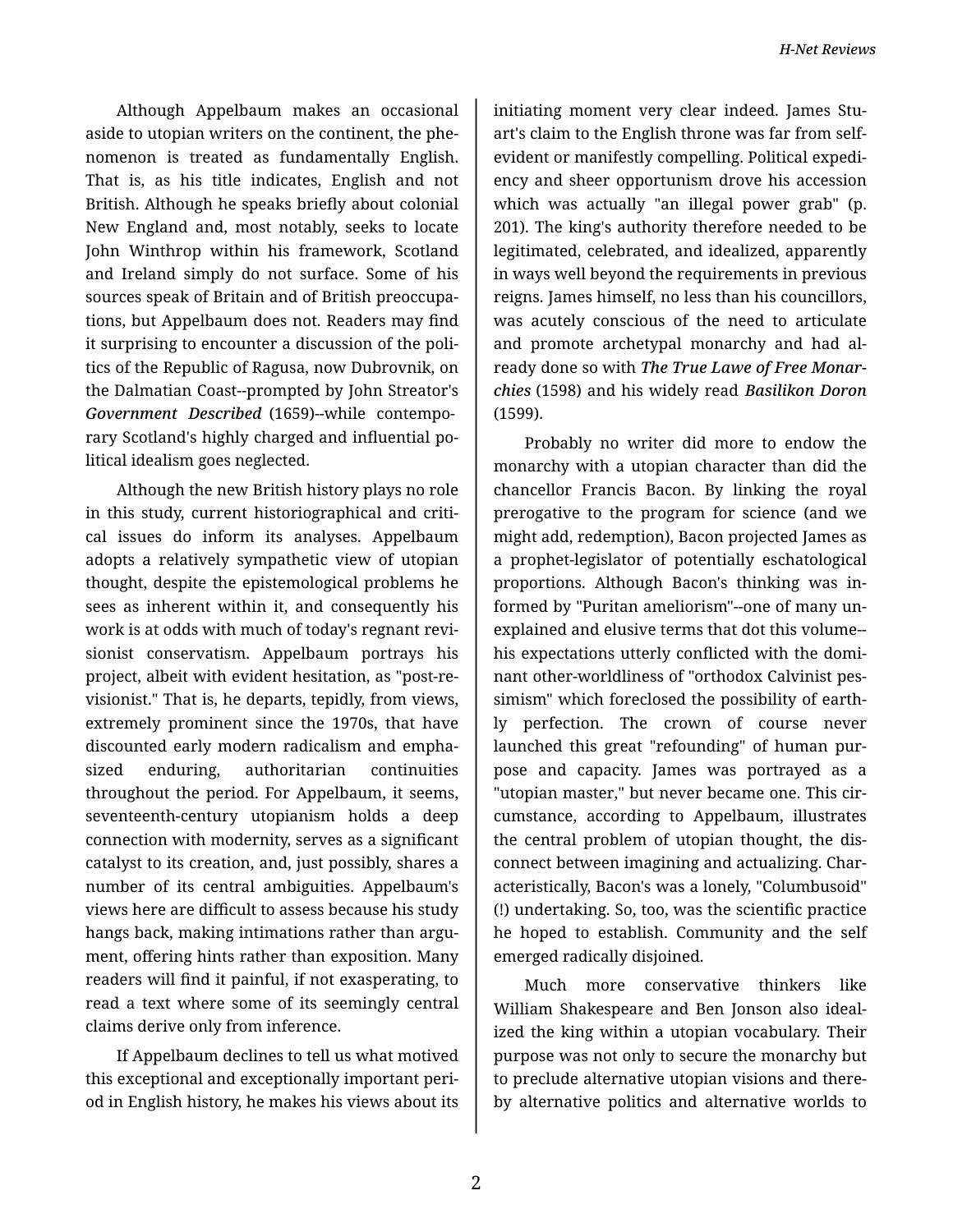the one they inhabited. Jonson's court masque, *News from the New World Discovered on the Moon* (1620), provides a key example. The ideal already is in place; alternate visions, whether on the moon, in Galilean-Keplerian science, or with the Rosicrucians amount to no more than distract‐ ed absurdities. At just this moment, however, such on-going efforts to harness and thereby contain utopian idealism began to come apart. The Thirty Years War, with its news of catastrophe and of desperate hope (combined perhaps with the patent inadequacy of the Stuart kings), reori‐ ented the attentions of English people. It led to competing ideals, conflicting visions, and also to efforts at articulating them in North America no less than in print. During the 1620s and 1630s utopian reflection, as exemplified in the writings of Robert Burton and Francis Godwin, assumed a visibly non-monarchical, if not anti-monarchical, character. In these new visions the king became marginal, perhaps irrelevant, possibly even an obstacle to human potential.

With the revolution in the 1640s--with the end of effective censorship and the opening of what seemed to be infinite possibilities--the line be‐ tween speculation and political activism became blurred. Moreover, in time activism looked less to institutions, whether crown, church, or parlia‐ ment, and became self-generating and self-legiti‐ mating. The people of England, now a people in arms, would create their own world and in the process create themselves. As we might expect, the Levellers feature prominently in this develop‐ ment. Quite traditionally, Appelbaum sees the high point of activist utopianism and experiment as occurring between 1649 and 1653, between the execution of Charles I and the closing of the radi‐ cal nominated parliament. Still, signs of transition appeared earlier within the odyssey of Gerrard Winstanley's thinking. In 1649 the Digger leader looked to the rising spirit within men to enable them to regenerate both themselves and nature it‐ self. By 1652 he looked to Oliver Cromwell as a latter-day Moses to lead the people of England and subsequently the world into a final era of justice and self-fulfillment. But Winstanley's Cromwellian England, while communist and lib‐ erating, was also constitutional, rule-bound, and increasingly authoritarian--an exemplary in‐ stance, for Appelbaum, of "the eye and the I."

Utopian thinking continued to flourish under the Cromwellian Protectorate, and to flourish with remarkable sociological sophistication, but its focus had shifted. For thinkers like James Har‐ rington and Henry Vane the object was not to ex‐ pand liberty but to formulate the intellectual and moral categories by which its republican bases might be "settled" and stabilized. This claim be‐ comes less persuasive when we consider the role of Judaism within the radical Anglophone imagi‐ nation. Cromwell's unquestionably idealistic ef‐ forts in 1655 to readmit the Jews into England surely constitute an expansion of liberty. More‐ over, Cromwell's undertaking found its roots in 1653 radicalism and apocalyptic philo-Semitism. It comprises the culmination of a powerful utopi‐ an tradition reaching back into the 1620s (in which Bacon's *New Atlantis* formed a part) and even into the 1590s.[1] It is unfortunate that Eng‐ lish preoccupation with the Jews and their role in the ideal world to emerge at the end of days never enters Appelbaum's discussion.

1659 saw an extraordinary outburst of apoca‐ lyptic and utopian writing, much of it seeking to revitalize the earlier radicalism of "the good old cause," but much of it also seeking to incorporate the massive intellectual achievements of the 1650s. The year also witnessed an efflorescence of anti-utopian, anti-apocalyptic writing that emerged from a competing tradition in which Henry Hammond, the answer to Parliament's nineteen propositions, and even archbishop William Laud had played a large role.

With the Restoration, utopian literature again became transformed. The retreat from politics, from a world that one might create rather than simply inherit, brought with it a de-politicized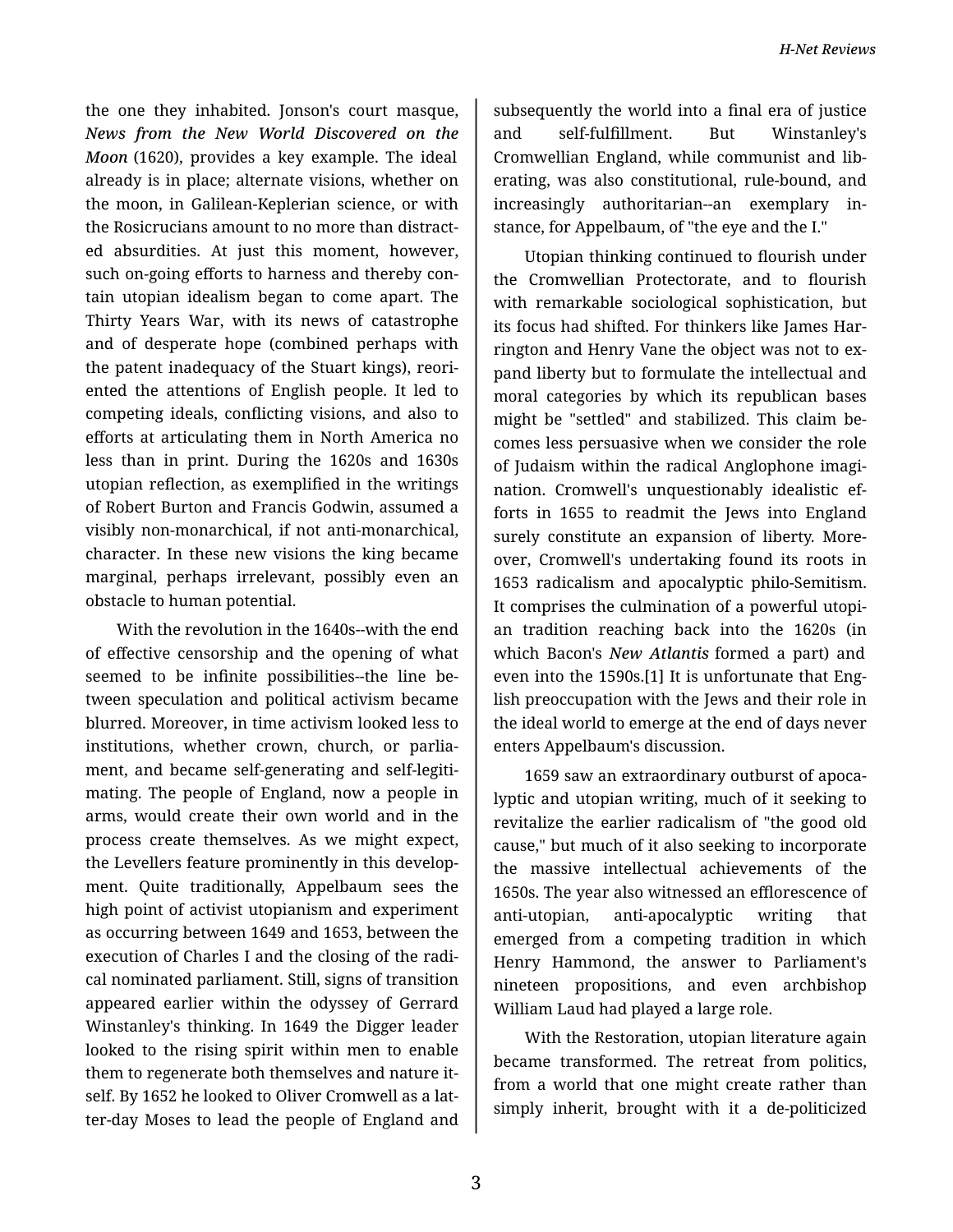utopianism. Utopia now looked within, looked to personal self-discovery, to aesthetic reflection, to escape, and to resolute political detachment. Ba‐ con's *New Atlantis* and Shakespeare's *Tempest* would be re-read and re-edited to promote the new temper: inward change validated the social status quo, discounted politics, foreclosed public life. So too did the hugely self-absorbed and selfindulgent Margaret Cavendish in her *Blazing Worlds* (1666). In the end, English utopian thought in the seventeenth century describes an extraordinary arc, from legitimating monarchy through an idealized reading of it, to subverting monarchy by presenting proto-modern alterna‐ tives to it, to promoting monarchy once again through an emphatic assertion of its own irrele‐ vance. On this telling, utopia opened the door to modernity only to abdicate the undertaking. But even at its most radical and most inventive, utopi‐ anism in this account embodied a severe ambigui‐ ty, an ambiguity that it apparently shares with modernity itself.

Appelbaum has written a deeply unsatisfacto‐ ry book, a book whose central assumptions and claims collapse on inspection. Virtually all English utopian thought prior to 1660, and even much utopian thought prior to 1800, found its bedrock in John Foxe (d. 1587) and his vision of England operating historically within sacred time--and with Foxe's successors such as Thomas Brightman (d. 1607) and Hugh Broughton (d. 1612). Here was Elizabethan orthodoxy, and this apocalyptic vi‐ sion of the past, England's first historicism, made it possible to imagine the future. It is no accident that the only work Winstanley actually cites other than scripture is John Foxe. That Appelbaum should make no mention whatever of Foxe, his successors, or of the Anglophone apocalyptic tra‐ dition is nothing short of astounding.

Appelbaum's notion of otherworldly "high Calvinist orthodoxy" simply will not do. We would find ourselves severely challenged to find a more orthodox high Calvinist than the preacher, profes‐

sor, and court poet Andrew Melville (d. 1622). Yet his poetry developed a highly articulated apoca‐ lyptic vision of the future, one that surely quali‐ fies as utopian, and one that spoke to wide-rang‐ ing audiences in both Britain and Europe.[2] Anal‐ ogous thinking will be found within the English church establishment during the late-sixteenth and early-seventeenth centuries.

Nearly all of the early-seventeenth-century utopias were not merely political, but also spiritu‐ al and soteriological. Almost without exception they aimed at the historical redemption rather than merely the well-ordered commonwealth. Sal‐ vation comprised the whole point of re-founding human cognition. The apocalypse, not some murky "utopian mastery," severely separates these utopias from More's. More sought to imag‐ ine how far reason without revelation might carry mankind and thus discover its boundaries. Sev‐ enteenth-century utopias seek to do just the oppo‐ site, to transcend boundary through the imma‐ nent workings of the prophetic in the latter days. Moreover, all these utopias, whether Bacon's, Campanella's, Andreae's, Buraeus's, or the Rosi‐ crucians', embodied a collective undertaking. Their purposes would only be achieved "by public designation ... not by private endeavor." They both created public space and depended upon it- and were anything but lonely and "Columbusoid."

To be sure, many people on both sides of the border had great expectations in 1603. Many looked to the new king and still more to his young son Prince Henry to work massive achievements, a new British order and still more cosmic events on the European stage. David Hume of Godscroft (d. 1630?) seems to have regarded the 1603 union not only as a providential moment but also as Machiavellian *occasione*, offering a unique oppor‐ tunity for political innovation and creativity. He looked to the forming of a new British people, nei‐ ther English nor Scottish, and, with that, to a radi‐ cal civic Britain quite at odds with the hierarchi‐ cal polity James sought and had outlined in his

4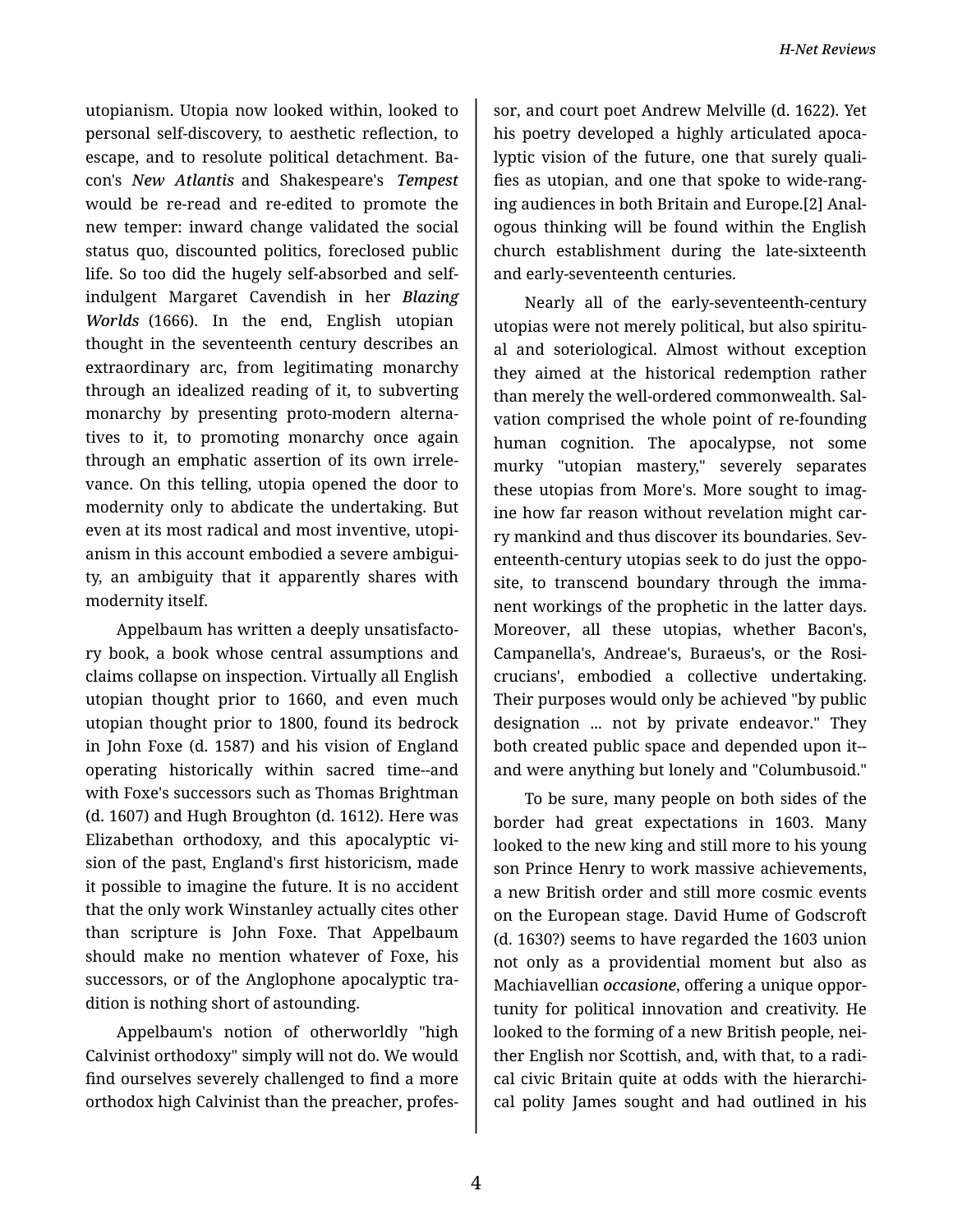*True Lawe* and *Basilikon Doron*.[3] Far from be‐ ing cooped by utopian royalism, competing politi‐ cal ideals, at once utopian and apocalyptic, con‐ fronted the Stuart regime right from the outset.

If Appelbaum misses the religious underpin‐ nings and spiritual meanings of the utopias he studies, no less does he have problems with the political context in which they were written. Sur‐ prisingly, his understanding of the era derives heavily from older writings that most historians today would regard as long superceded: Perez Zagorin's study of political thought during the rev‐ olution (1954), Macpherson's Marxist analysis (1962), Michael Walzer's study of English radical‐ ism (1965), the early essays of Christopher Hill (mainly from the 1960s), among others, and per‐ haps most notably the dated and discredited work of H. R. Trevor-Roper.[4] Reliance on this earlier historical writing inherently prevents him from engaging much more recent revisionist historians and thereby from writing the post-revision study he apparently intends.

Utopian and apocalyptic thinking undoubted‐ ly did play a crucial role in the creation of moder‐ nity. Unfortunately, Appelbaum provides little in‐ sight into their connection and history. It is hard to imagine what prompted Cambridge University Press to publish so flawed and poorly conceived a volume.

## Notes

[1]. The *locus classicus within a huge litera‐ ture on apocalyptic philo-Semitism is David S. Katz,* Philo-Semitism and the Readmission of the Jews to England, 1603-1655 *(Oxford: Oxford Uni‐ versity Press, 1982). See also R. B. Waddington and A. H. Williamson, eds.,* The Expulsion of the Jews: 1492 and After\_ (New York: Garland, 1994).

[2]. See P. J. McGinnis and A. H. Williamson, eds., *George Buchanan: The Political Poetry* (Edin‐ burgh: Scottish History Society, 2000), pp. 31-40, 276-297.

[3]. P. J. McGinnis and A. H. Williamson, eds., *The British Union* (Aldershot and Burlington: Ash‐ gate, 2002).

[4]. Perhaps most notably, Perez Zagorin, *A History of Political Thought in the English Revolu‐ tion* (London: Routledge and Kegan Paul, 1954); C. B. Macpherson, *Possessive Individualism* (Oxford: Oxford University Press, 1962); Michael Walzer, *The Revolution of the Saints* (Cambridge: Harvard University Press, 1965); and H. R. Trevor-Roper, *Religion, the Reformation, and Social Change* (New York: Harper and Row, 1967). It is unfortu‐ nate that Appelbaum does not provide a bibliog‐ raphy.